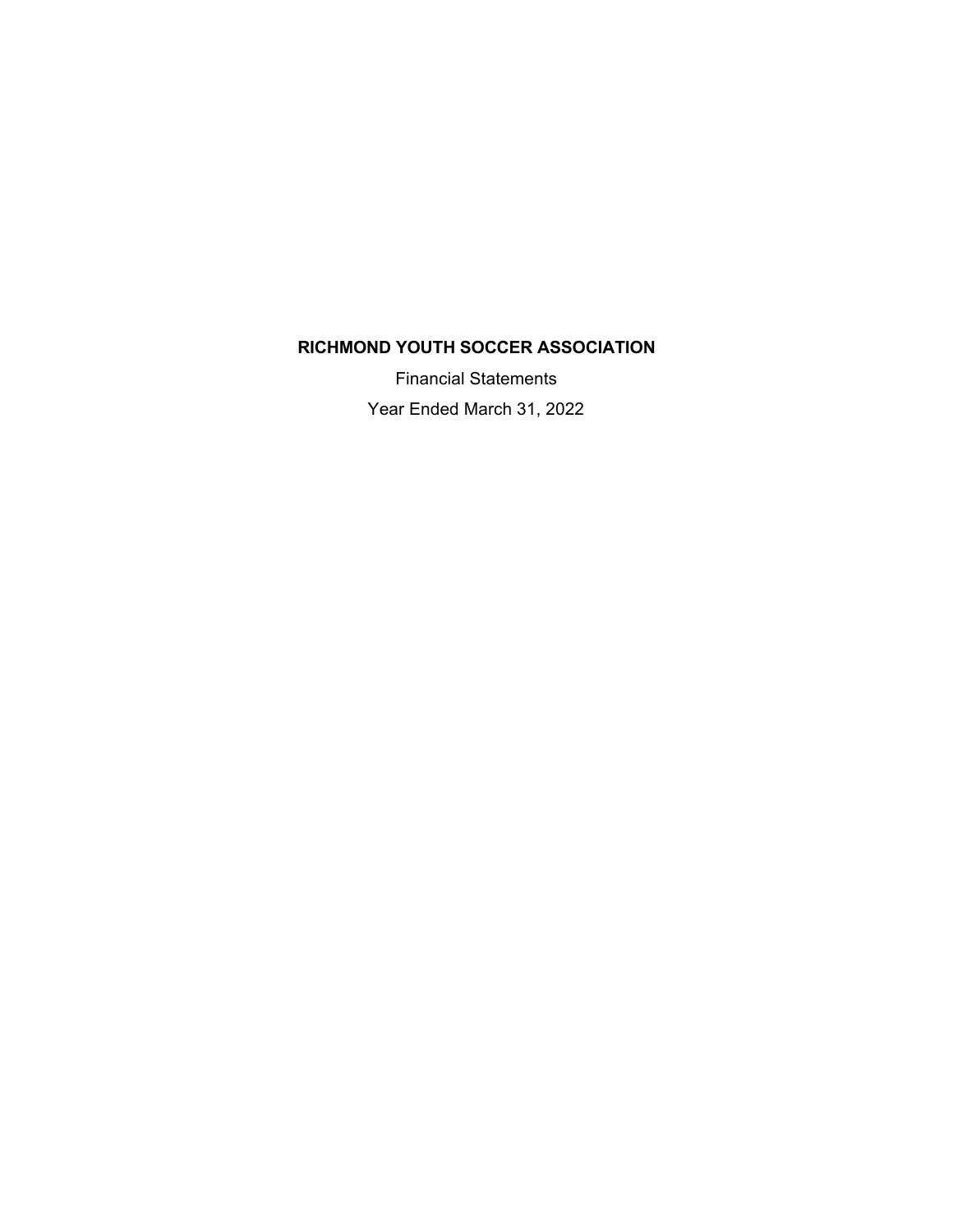Index to Financial Statements Year Ended March 31, 2022

|                                        | Page           |
|----------------------------------------|----------------|
| <b>INDEPENDENT AUDITOR'S REPORT</b>    | $1 - 2$        |
| <b>FINANCIAL STATEMENTS</b>            |                |
| <b>Statement of Financial Position</b> | 3              |
| <b>Statement of Operations</b>         | $\overline{4}$ |
| Statement of Changes in Net Assets     | 5              |
| <b>Statement of Cash Flows</b>         | 6              |
| Notes to Financial Statements          | 7 - 10         |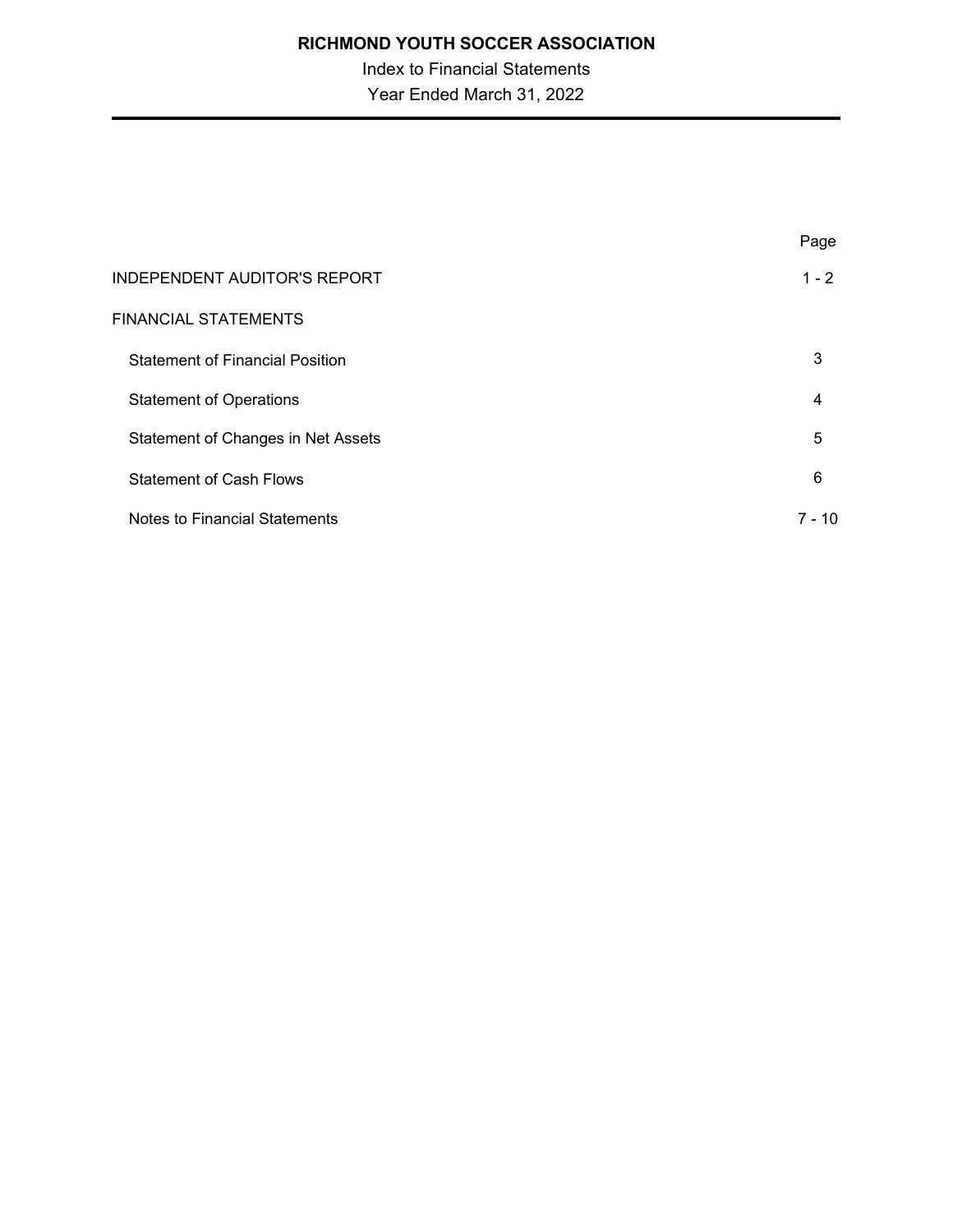**SANDERS, RUSSELL & COMPANY** CHARTERED PROFESSIONAL ACCOUNTANTS

2121 - 11871 Horseshoe Way, Richmond B.C. Canada V7A 5H5 Telephone: 604.270.3004 Fax: 604.270.4577

## **INDEPENDENT AUDITOR'S REPORT**

To the Members of Richmond Youth Soccer Association

### *Report on the Financial Statements*

#### *Opinion*

We have audited the financial statements of Richmond Youth Soccer Association (the association), which comprise the statement of financial position as at March 31, 2022, and the statements of operations, changes in net assets and cash flows for the year then ended, and notes to the financial statements, including a summary of significant accounting policies.

In our opinion, the accompanying financial statements present fairly, in all material respects, the financial position of the association as at March 31, 2022, and the results of its operations and cash flows for the year then ended in accordance with Canadian accounting standards for not-for-profit organizations (ASNPO)

### *Basis for Opinion*

We conducted our audit in accordance with Canadian generally accepted auditing standards. Our responsibilities under those standards are further described in the *Auditor's Responsibilities for the Audit of the Financial Statements* section of our report. We are independent of the association in accordance with ethical requirements that are relevant to our audit of the financial statements in Canada, and we have fulfilled our other ethical responsibilities in accordance with these requirements. We believe that the audit evidence we have obtained is sufficient and appropriate to provide a basis for our opinion.

#### *Responsibilities of Management and Those Charged with Governance for the Financial Statements*

Management is responsible for the preparation and fair presentation of the financial statements in accordance with ASNPO, and for such internal control as management determines is necessary to enable the preparation of financial statements that are free from material misstatement, whether due to fraud or error.

In preparing the financial statements, management is responsible for assessing the association's ability to continue as a going concern, disclosing, as applicable, matters related to going concern and using the going concern basis of accounting unless management either intends to liquidate the association or to cease operations, or has no realistic alternative but to do so.

Those charged with governance are responsible for overseeing the association's financial reporting process.

## *Auditor's Responsibilities for the Audit of the Financial Statements*

Our objectives are to obtain reasonable assurance about whether the financial statements as a whole are free from material misstatement, whether due to fraud or error, and to issue an auditor's report that includes our opinion. Reasonable assurance is a high level of assurance, but is not a guarantee that an audit conducted in accordance with Canadian generally accepted auditing standards will always detect a material misstatement when it exists. Misstatements can arise from fraud or error and are considered material if, individually or in the aggregate, they could reasonably be expected to influence the economic decisions of users taken on the basis of these financial statements.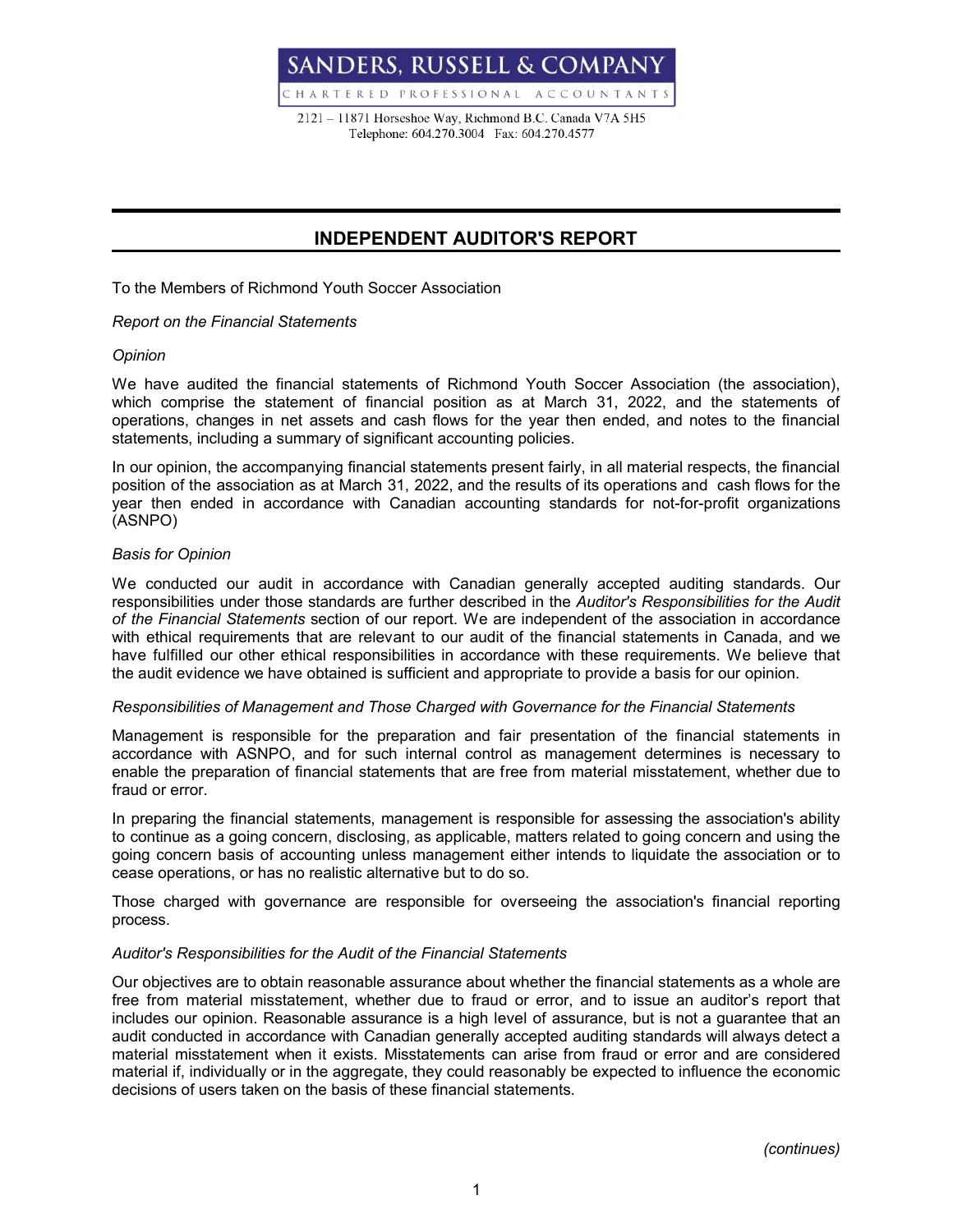Independent Auditor's Report To the Members of Richmond Youth Soccer Association *(continued)*

As part of an audit in accordance with Canadian generally accepted auditing standards, we exercise professional judgment and maintain professional skepticism throughout the audit. We also:

- Identify and assess the risks of material misstatement of the financial statements, whether due to fraud or error, design and perform audit procedures responsive to those risks, and obtain audit evidence that is sufficient and appropriate to provide a basis for our opinion. The risk of not detecting a material misstatement resulting from fraud is higher than for one resulting from error, as fraud may involve collusion, forgery, intentional omissions, misrepresentations, or the override of internal control.
- Obtain an understanding of internal control relevant to the audit in order to design audit procedures that are appropriate in the circumstances, but not for the purpose of expressing an opinion on the effectiveness of the association's internal control.
- Evaluate the appropriateness of accounting policies used and the reasonableness of accounting estimates and related disclosures made by management.
- Conclude on the appropriateness of management's use of the going concern basis of accounting and, based on the audit evidence obtained, whether a material uncertainty exists related to events or conditions that may cast significant doubt on the association's ability to continue as a going concern. If we conclude that a material uncertainty exists, we are required to draw attention in our auditor's report to the related disclosures in the financial statements or, if such disclosures are inadequate, to modify our opinion. Our conclusions are based on the audit evidence obtained up to the date of our auditor's report. However, future events or conditions may cause the association to cease to continue as a going concern.
- Evaluate the overall presentation, structure and content of the financial statements, including the disclosures, and whether the financial statements represent the underlying transactions and events in a manner that achieves fair presentation.

We communicate with those charged with governance regarding, among other matters, the planned scope and timing of the audit and significant audit findings, including any significant deficiencies in internal control that we identify during our audit.

#### *Report on Other Legal and Regulatory Requirements*

As required by the Societies Act of British Columbia, we report that, in our opinion, the accounting policies applied in preparing and presenting the financial statements in accordance with Canadian Accounting Standards for Not-for-profit Organizations have been applied on a basis consistent with that of the preceding year.

Sanders. Russell & Company

Richmond, British Columbia

May 24, 2022 Chartered Professional Accountants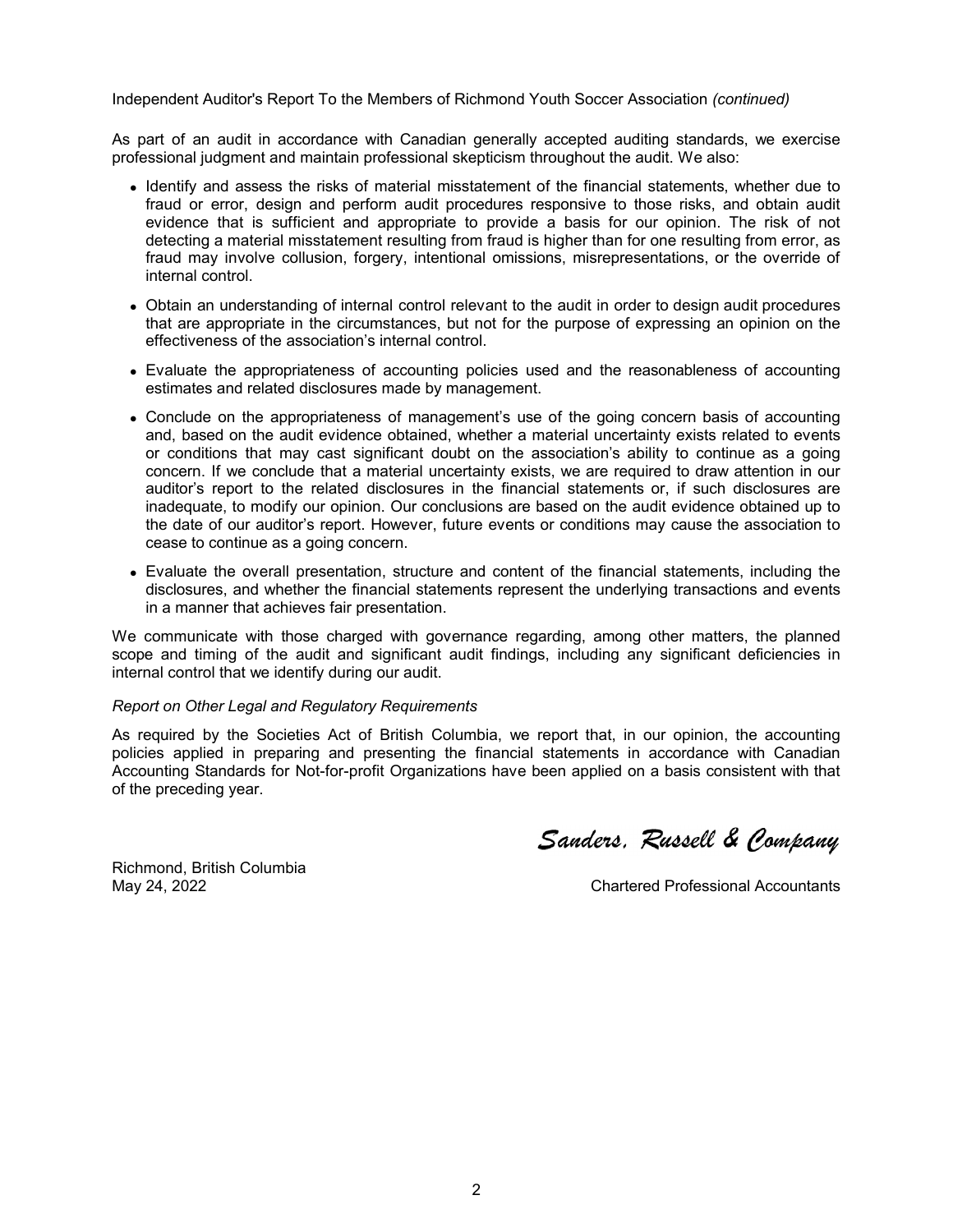## Statement of Financial Position

March 31, 2022

|                                                             | 2022          | 2021             |
|-------------------------------------------------------------|---------------|------------------|
| <b>ASSETS</b>                                               |               |                  |
| <b>CURRENT</b>                                              |               |                  |
| Cash                                                        | \$<br>492,042 | \$<br>474,917    |
| Accounts receivable                                         | 28,262        | 20,480           |
| Grants receivable                                           | 100,000       |                  |
| Prepaid expenses                                            | 16,474        | 5,998            |
|                                                             | 636,778       | 501,395          |
| CAPITAL ASSETS (Note 3)                                     | 1,475         | 1,751            |
|                                                             | \$<br>638,253 | \$<br>503,146    |
| <b>LIABILITIES AND NET ASSETS</b>                           |               |                  |
| <b>CURRENT</b>                                              |               |                  |
| CEBA loan (Note 4)                                          | \$            | \$<br>60,000     |
| Accounts payable and accrued liabilities                    | 78,740<br>249 | 57,959           |
| Due to the government agencies<br>Unearned revenue (Note 5) | 412,445       | 4,963<br>286,372 |
|                                                             |               |                  |
|                                                             | 491,434       | 409,294          |
| <b>NET ASSETS</b>                                           |               |                  |
| Unrestricted                                                | 146,819       | 93,852           |
|                                                             | \$<br>638,253 | \$<br>503,146    |

## **ON BEHALF OF THE BOARD**

\_\_\_\_\_\_\_\_\_\_\_\_\_\_\_\_\_\_\_\_\_\_\_\_\_\_\_\_\_ *Chris Parry, President*

\_\_\_\_\_\_\_\_\_\_\_\_\_\_\_\_\_\_\_\_\_\_\_\_\_\_\_\_\_ *Michael Rose, Treasurer* 

*See notes to financial statements*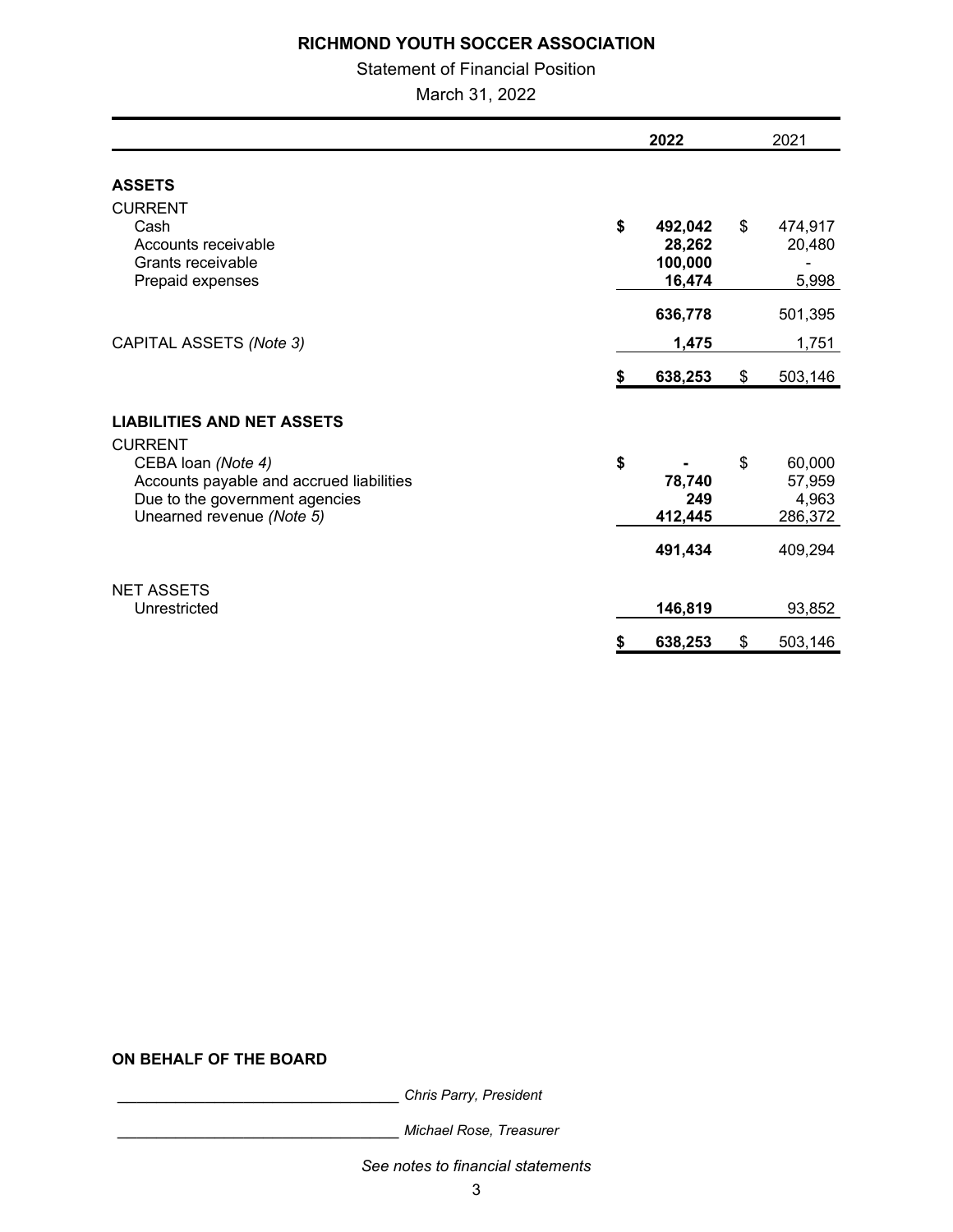## Statement of Operations

Year Ended March 31, 2022

|                                                         | 2022          | 2021          |  |
|---------------------------------------------------------|---------------|---------------|--|
|                                                         |               |               |  |
| <b>REVENUES</b>                                         |               |               |  |
| <b>Registration fees</b>                                | \$<br>708,418 | \$<br>443,863 |  |
| Program revenue                                         | 126,125       | 94,628        |  |
| Tournament, clinics and other                           | 100,169       | 9,907         |  |
| Fundraising                                             | 37,310        | 28,325        |  |
| <b>BC Gaming Commission grant</b>                       |               | 100,000       |  |
| Government subsidy                                      | 20,000        |               |  |
| Interest income                                         | 519           | 925           |  |
|                                                         | 992,541       | 677,648       |  |
| <b>EXPENSES</b>                                         |               |               |  |
| Amortization                                            | 925           | 917           |  |
| <b>Bad debts</b>                                        | 2,000         |               |  |
| Coaching clinics                                        | 1,782         |               |  |
| Collection and credit card fees                         | 29,949        | 14,018        |  |
| Equipment                                               | 72,939        | 18,087        |  |
| Fundraising expenses                                    | 36,704        | 28,325        |  |
| Honorariums and scholarships                            | 7,000         | 5,000         |  |
| Insurance and registration                              | 23,831        | 28,716        |  |
| Marketing and advertising                               | 6,789         | 7,938         |  |
| Office and sundry                                       | 14,614        | 13,343        |  |
| <b>Professional fees</b>                                | 22,694        | 9,503         |  |
| Referees                                                | 37,439        | 8,417         |  |
| Rental                                                  | 96,079        | 60,387        |  |
| Staff and staff coaching                                | 359,776       | 323,224       |  |
| Telephone                                               | 775           | 1,440         |  |
| Tournament costs and trophies                           | 16,342        | 2,006         |  |
| Training, development and other programs                | 209,936       | 103,252       |  |
|                                                         | 939,574       | 624,573       |  |
| <b>EXCESS OF REVENUES OVER EXPENSES FROM OPERATIONS</b> | 52,967        | 53,075        |  |
| Loss on disposal of capital assets                      |               | 609           |  |
| <b>EXCESS OF REVENUES OVER EXPENSES</b>                 | \$<br>52,967  | \$<br>52,466  |  |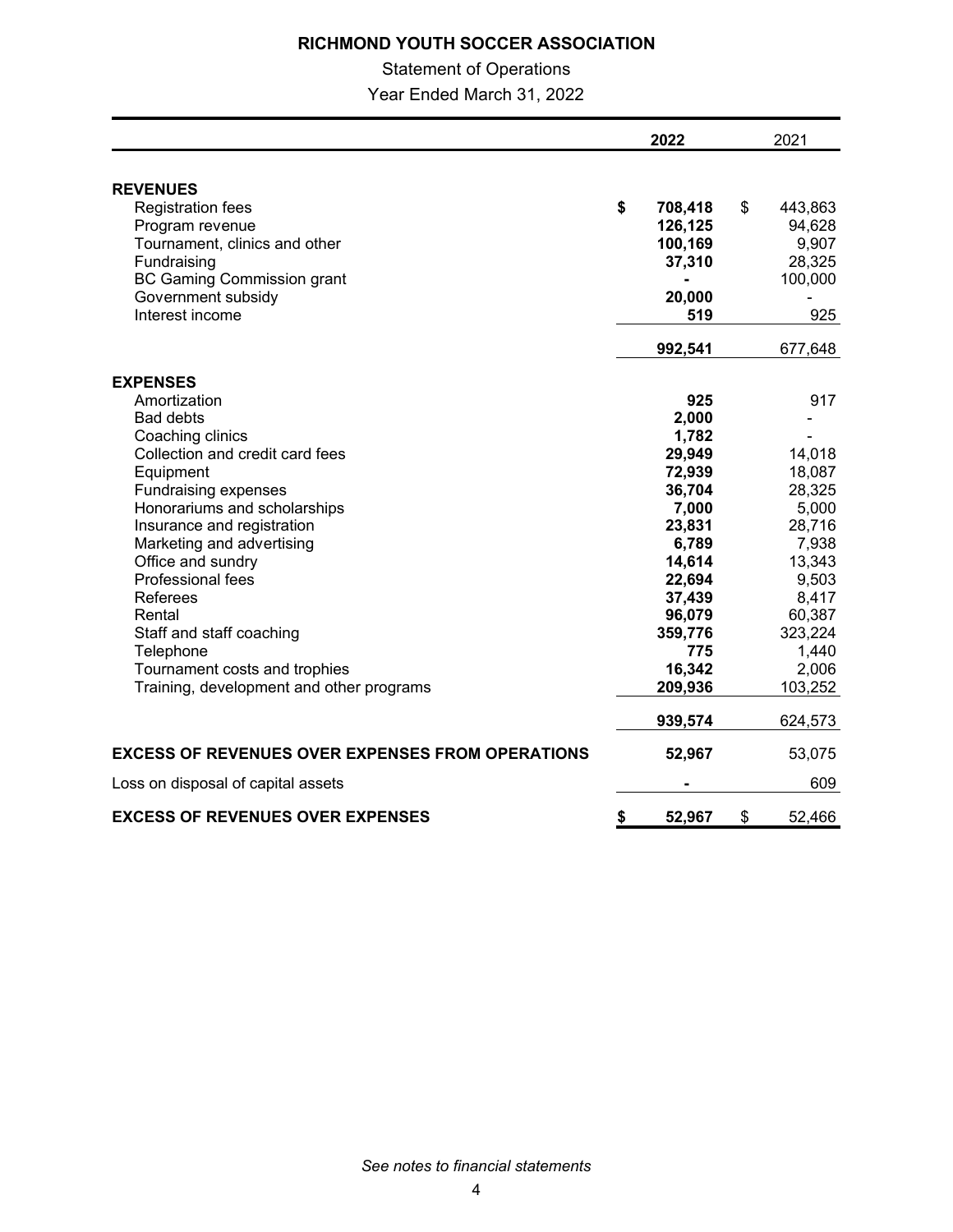# Statement of Changes in Net Assets

Year Ended March 31, 2022

|                                         | 2022 |         |      | 2021   |  |
|-----------------------------------------|------|---------|------|--------|--|
|                                         |      |         |      |        |  |
| <b>NET ASSETS - BEGINNING OF YEAR</b>   |      |         |      |        |  |
| As previously reported                  | \$   | 86,963  | - \$ | 41,386 |  |
| Prior period adjustments (Note 6)       |      | 6,889   |      |        |  |
| As restated                             |      | 93,852  |      | 41,386 |  |
| <b>EXCESS OF REVENUES OVER EXPENSES</b> |      | 52,967  |      | 52,466 |  |
| <b>NET ASSETS - END OF YEAR</b>         | \$   | 146.819 |      | 93,852 |  |

*See notes to financial statements*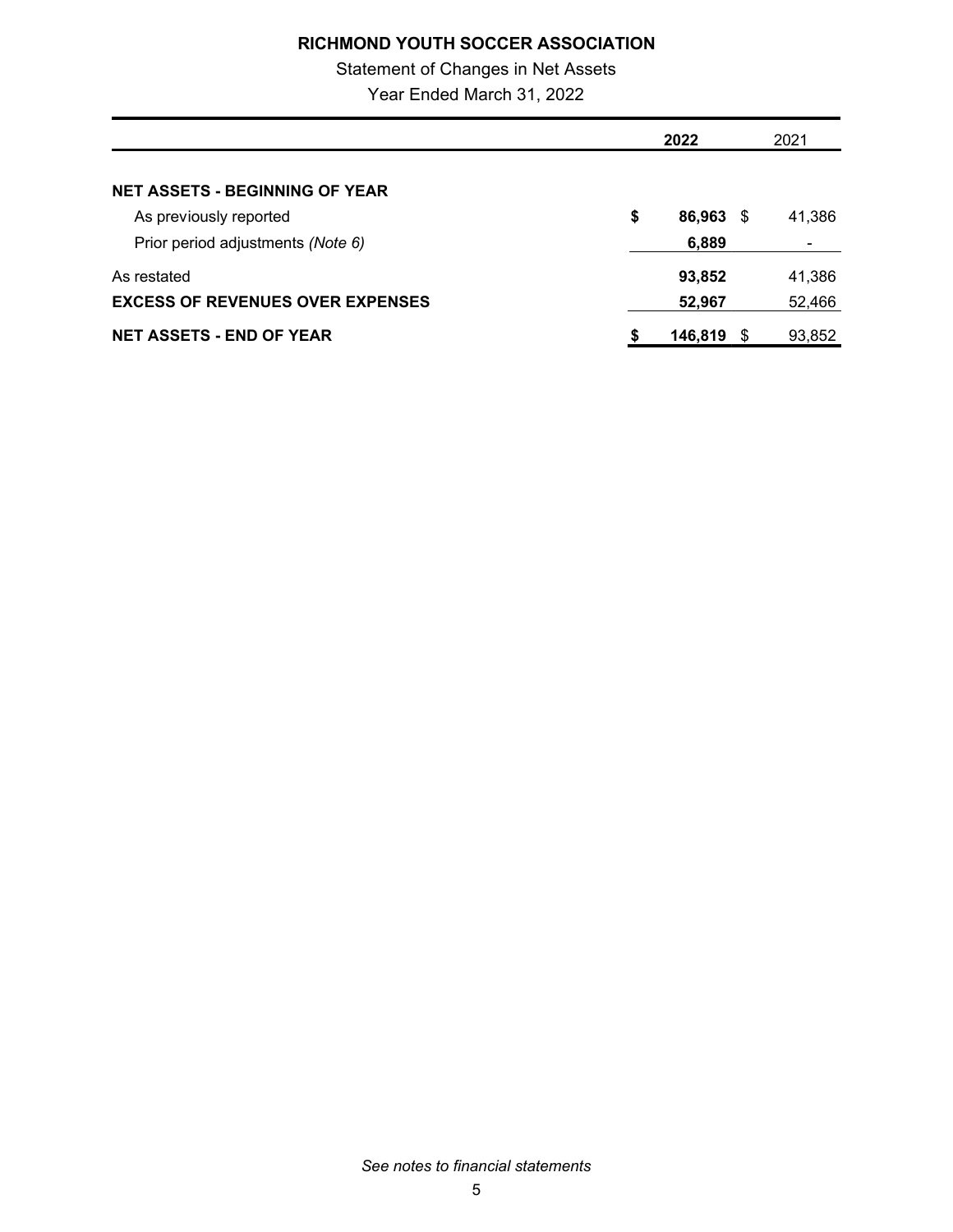## Statement of Cash Flows

Year Ended March 31, 2022

|                                                             |           | 2022       |    |           |
|-------------------------------------------------------------|-----------|------------|----|-----------|
| <b>OPERATING ACTIVITIES</b>                                 |           |            |    |           |
| Excess of revenues over expenses                            | \$        | 52,967     | \$ | 52,466    |
| Items not affecting cash:<br>Amortization of capital assets |           | 925        |    | 917       |
| Loss on disposal of capital assets                          |           |            |    | 609       |
| Government subsidy                                          |           | (20,000)   |    |           |
|                                                             |           | 33,892     |    | 53,992    |
| Changes in non-cash working capital:                        |           |            |    |           |
| Accounts receivable                                         |           | (7, 782)   |    | 14,251    |
| Grants receivable                                           |           | (100, 000) |    |           |
| Prepaid expenses                                            |           | (10, 476)  |    | (3, 395)  |
| Accounts payable and accrued liabilities                    |           | 20,781     |    | (30, 567) |
| Due to the government agencies<br>Unearned revenue          |           | (4, 714)   |    | (2,815)   |
|                                                             |           | 126,073    |    | 112,185   |
|                                                             |           | 23,882     |    | 89,659    |
| Cash flow from operating activities                         |           | 57,774     |    | 143,651   |
| <b>INVESTING ACTIVITY</b>                                   |           |            |    |           |
| Purchase of capital assets                                  |           | (649)      |    | (1,070)   |
| <b>FINANCING ACTIVITIES</b>                                 |           |            |    |           |
| CEBA loan proceeds                                          |           |            |    | 60,000    |
| Repayment of government loan                                |           | (40,000)   |    |           |
| Cash flow from (used by) financing activities               |           | (40,000)   |    | 60,000    |
| <b>INCREASE IN CASH FLOW</b>                                |           | 17,125     |    | 202,581   |
| Cash - beginning of year                                    |           | 474,917    |    | 272,336   |
| <b>CASH - END OF YEAR</b>                                   | <u>\$</u> | 492,042    | \$ | 474,917   |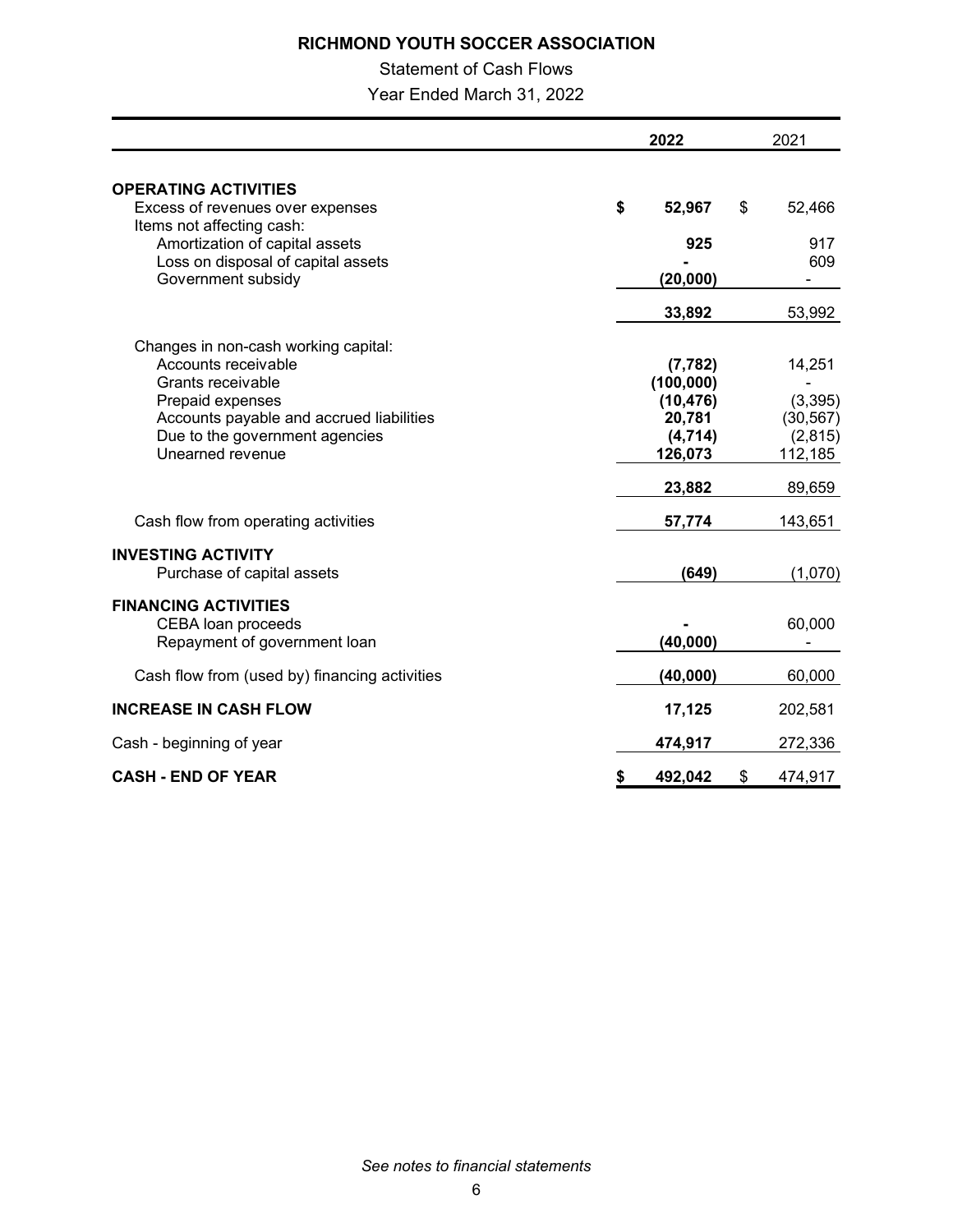Notes to Financial Statements

Year Ended March 31, 2022

## **1. PURPOSE OF THE ASSOCIATION**

Richmond Youth Soccer Association (the "association") was incorporated to foster, develop and govern the game of soccer among youth and mini players residing in the City of Richmond, British Columbia, develop a sportsmanlike attitude among the players, provide youth soccer training, tournaments and refereeing services.

The association was incorporated under the Society Act, British Columbia, and is a not-for-profit organization under the Canadian Income Tax Act.

### **2. SUMMARY OF SIGNIFICANT ACCOUNTING POLICIES**

These financial statements are prepared in accordance with Canadian accounting standards for not-for-profit organizations (ASNPO). The significant accounting policies are detailed as follows:

#### (a) Use of estimates

The preparation of financial statements in conformity with Canadian accounting standards for not-for-profit organizations requires management to make estimates and assumptions such as the useful life and amortization of capital assets and bad debts, that affect the reported amounts of assets and liabilities and disclosure of contingent assets and liabilities at the balance sheet date and the reported amounts of revenues and expenses during the year. Actual results could differ from those estimates.

#### (b) Revenue recognition

Richmond Youth Soccer Association follows the deferral method of accounting for contributions.

Restricted contributions are recognized as revenue in the year in which the related expenses are incurred. Unrestricted contributions are recognized as revenue when received or receivable if the amount to be received can be reasonably estimated and collection is reasonably assured.

Registration, programs, tournaments and clinic fees are recognized when the amount is earned and collection is reasonably assured.

Interest income is recognized on a time proportion basis.

#### (c) Cash and cash equivalents

Cash and cash equivalents include cash and short-term investments with maturities of three months or less from their date of acquisition, which are readily convertible into a known amount of cash, and are subject to an insignificant risk to changes in their fair value.

#### (d) Capital assets

Capital assets are recorded at cost. The Association provides for amortization using the straight-line method at rates designed to amortize the cost of the capital assets over their estimated useful lives. One half of the year's amortization is recorded in the year of acquisition. No amortization is recorded in the year of disposal. The annual amortization rates are as follows:

| Computer equipment | 3 years |
|--------------------|---------|
| Office equipment   | 5 years |

*(continues)*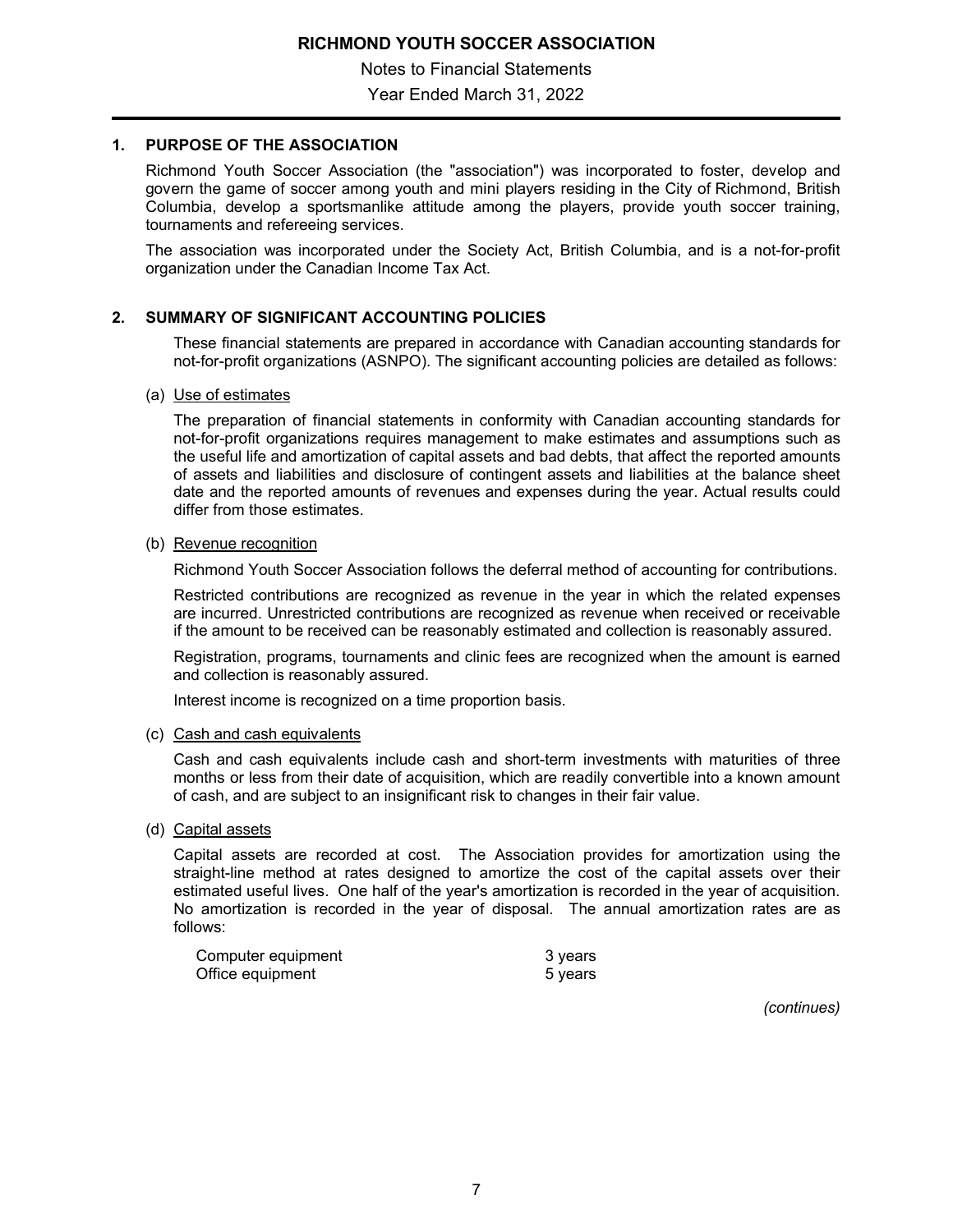Notes to Financial Statements Year Ended March 31, 2022

### **2. SUMMARY OF SIGNIFICANT ACCOUNTING POLICIES** *(continued)*

#### (e) Contributed services

Directors and members volunteer their time to assist in the Association's activities. While these services benefit the Association considerably, a reasonable estimate of their amount and fair value cannot be made and, accordingly, these contributed services are not recognized in the financial statements.

### (f) Financial instruments

The Association initially measures its financial assets and liabilities originated or exchanged in arm's length transaction at fair value.

Financial assets and liabilities originated or exchanged in related party transactions, except for those that involve parties whose sole relationship with the association is in the capacity of management, are initially measured at cost. The cost of a financial instrument in a related party transaction depends on whether the instrument has repayment term.

The Association subsequently measures all its financial assets and financial liabilities at cost or amortized cost, except for investments in equity instruments that are quoted in an active market, which are measured at fair value. Changes in fair value are recognized in excess (deficiency) of revenues over expenses in the period incurred.

Financial instruments measured at amortized cost on a straight line basis include cash, accounts receivable, grants receivable, bank loan ,accounts payable and accrued liabilities, and due to government agencies.

## **3. CAPITAL ASSETS**

|                                        |   | Cost         | Accumulated<br>amortization |              |              |    | 2022<br><b>Net book</b><br>value |  | 2021<br>Net book<br>value |
|----------------------------------------|---|--------------|-----------------------------|--------------|--------------|----|----------------------------------|--|---------------------------|
| Computer equipment<br>Office equipment | S | 4.250<br>752 |                             | 3.001<br>526 | 1.249<br>226 | \$ | 1,375<br>376                     |  |                           |
|                                        | æ | 5.002        |                             | 3.527        | 1,475        | S  | 1,751                            |  |                           |

# **4. CEBA LOAN**

| UEBA LUAN                                                                                                                       | 2022           | 2021   |
|---------------------------------------------------------------------------------------------------------------------------------|----------------|--------|
| Loan under the Canada Emergency Business Account<br>(CEBA). The loan is non-interest bearing, if repaid by<br>December 31. 2023 | $\blacksquare$ | 60.000 |

The Association repaid \$40,000 of the loan on December 14, 2021, as a result, the balance of \$20,000 was forgiven under the terms of the loan.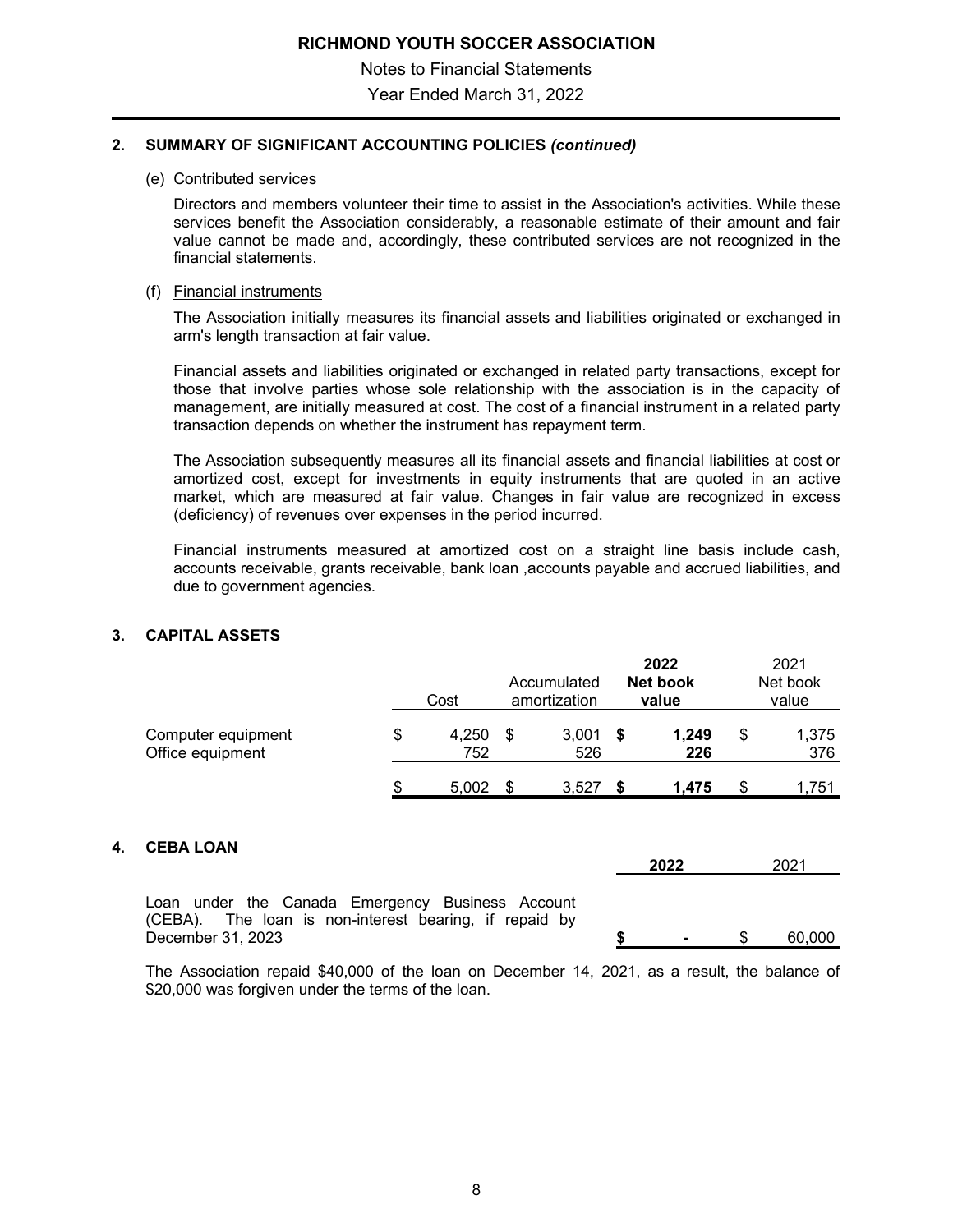Notes to Financial Statements

Year Ended March 31, 2022

## **5. UNEARNED REVENUE**

Unearned revenue represents registration fees received in the current fiscal year relating to the next year.

|                                                                                                                                                      |   | 2022                  |    | 2021                  |
|------------------------------------------------------------------------------------------------------------------------------------------------------|---|-----------------------|----|-----------------------|
| Unearned revenue - beginning of period                                                                                                               | S | 286,372               | \$ | 174,187               |
| Add: amounts received related to the following year<br>- registration deposits and fundraising revenue<br>- 2021 Gaming grant received post year-end |   | 263,797<br>100,000    |    | 286,372               |
| Less: amounts recognized as revenue in the period                                                                                                    |   | 650,169<br>(237, 724) |    | 460,559<br>(174, 187) |
| Unearned revenue - end of period                                                                                                                     |   | 412,445               | S  | 286,372               |

### **6. PRIOR PERIOD ADJUSTMENT**

The Association learned that revenue from Finishing School program was accounted for as accounts payable in the previous year when it should have been recognized as revenue. As a result, the net assets balance as at April 1, 2021 was increased by \$6,889 and the 2021 financial statements were restated. The line item Program revenue and the excess of revenue over expenses in the 2021 statement of operations were increased by \$6,889.

### **7. FINANCIAL INSTRUMENTS**

The association is exposed to various risks through its financial instruments and has a comprehensive risk management framework to monitor, evaluate and manage these risks. The following analysis provides information about the association's risk exposure and concentration as of March 31, 2022.

(a) Credit risk

Credit risk arises from the potential that a counter party will fail to perform its obligations. The association is exposed to credit risk from program participants. However, the association has a significant number of participants which minimizes concentration of credit risk.

(a) Liquidity risk

Liquidity risk is the risk that an entity will encounter difficulty in meeting obligations associated with financial liabilities. The association manages its liquidity risk by monitoring its operating requirements. The association prepares an annual budget to ensure it has sufficient funds to fulfill its obligations.

(a) Interest rate risk

Interest rate risk is the risk that the value of a financial instrument might be adversely affected by a change in the interest rates. The association is exposed to interest rate risk with respect to interestbearing investments that bear interest at floating rates. Interest rate risk is not considered significant because the association does not invest a large amount in interest-bearing investments.